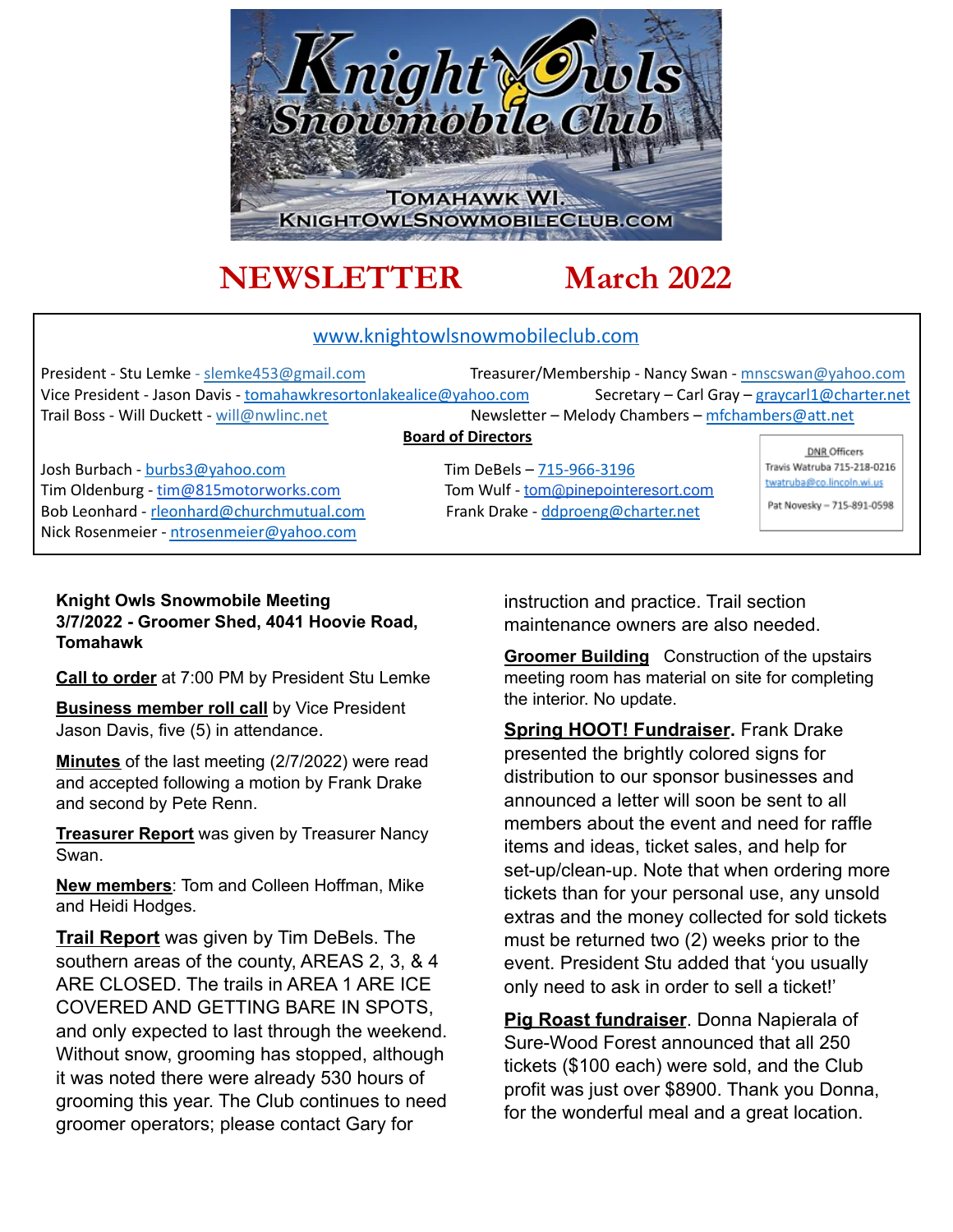- Called for nomination of one Business Director (Jason Davis replacement, 13 month term to April 2023). Tim Oldenburg and Tim Kloehn had previously accepted nomination and upon receiving no further nominations, Carl Gray moved to close nominations, and Tom Wulf seconded. Election followed with Tim Oldenburg victorious. Ballots were destroyed after a motion from Andy King and second by Joan Hilgendorf.

-The \$500 Visa gift card from Polaris, marking one million trail miles on the Ride Command Ap for smart phones and other devices, was recently received and will be offered as a raffle item for the Spring HOOT!

**New Business:** First call for nomination for even-year elections; President, Vice President, Secretary, Treasurer, the even year Business Director, and two (2) Member Directors. Nominees for; President, Stu Lemke; For VP, Jason Davis; For Secretary, Carl Gray; for Treasurer, Nancy Swan; for Business Director; Tom Wulf; For Member Directors, Frank Drake, Pete Renn, and Tim Blackwell. A second call for nominations will occur at the Annual Meeting in April and will be followed by elections.

Nancy Swan announced a second cash award from Northwoods Riders Snowmobile club in the amount of \$2500! Nancy will send a 'thank you' to Northwoods Riders for their generosity. Northwoods also requested any photogenic Knight Owls able to attend their next meeting (last Monday in March) could get a picture taken for their newsletter

A need for speakers and a wireless microphone was expressed for our meetings and other gatherings (raffles!). Possible donation from Tim Oldenburg.

Need for a file cabinet was expressed and Bob Leonhard said he had a possible donation.

Northwoods Riders asked for a list of our groomer operators to provide \$50 in Chamber Bucks to each. Operators needing 'training wheels' gracefully and graciously excused themselves from the list, leaving Gary, Tim, and Josh to accept the generous offer.

Bob Snow donated 14 chairs for the groomer shed meeting area.

The trail map on the website has been turned upright!

Meeting announcements and UPCOMING EVENTS will be provided to local radio station WJJQ 92.5 FM. Dave Duranceau

The possibility of an additional fundraiser for next year was brought up by Pete Renn. The draw was proposed to be Antique Snowmobiles. The idea will need a champion (possibly Pete) as well as ideas beyond comradery, food sales and entry fees, to spark interest and raise money.

A poker-run Fundraiser for next season was proposed by Tim and Tammy Blackwell. Details to follow.

Trail Map boxes. An example for new map boxes was presented by President Stu Lemke because the old were determined to be too small and with insufficient security. VP Jason Davis agreed to check with the Tomahawk High School shop teacher for fabrication as a potential community service project for students. Materials were estimated at about \$46 each. It was noted that maps should be FOR SALE throughout the year, on the chance someone might be scouting trails.

Joan Hilgendorf announced that the Knight Owls Snowmobile Club had now been organized for 50 years. A search of old records maintained by each Secretary over the years found minutes from the original organizational meeting held at "Green Pines", November 13, 1972. The meeting was called to order by Ty Hilgendorf! The original officers were Jack Evans, President; Art Thieler, Vice President; Barb Theiler, Secretary-Treasurer.

**50-50 Raffle** was won by Andy King.

**Adjournment** was at 8:10 following a motion by Andy King, a second by Jason Davis, and unanimous approval.

Carl Gray, Secretary.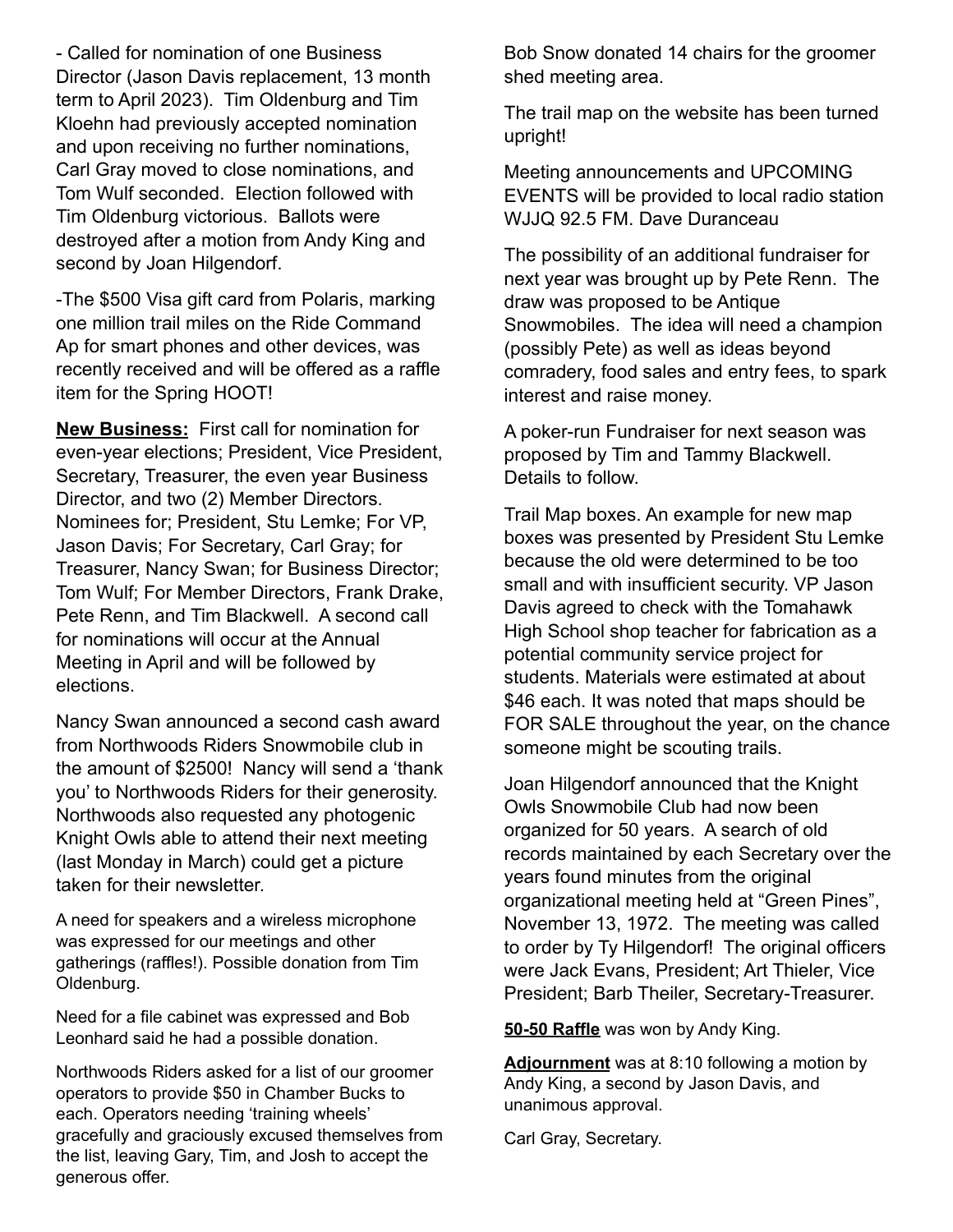## **2022 Season**

The season has come to an end but we had a wonderful and long season with great trails this year. Remember to thank a groomer driver, land owner, volunteers, business partners and all of those responsible for the amazing trails we enjoy!

Our **Spring Hoot Fundraiser** is very important for the Knight Owls Snowmobile Club in raising the much needed funds to maintain and groom our trials. This year it will be held on May 7, 2022 at Sara Park in Tomahawk.

We are in need of raffle prizes, bottles of booze and donations.

If you have a business, provide a service or have access to raffle prizes and gift certificates please consider a donation. If you frequent places that may be willing to support the club with raffle items please take a second and ask. It can be surprisingly easy to get donations if you only ask. Maybe you have a special talent and create items that would make great prizes as well.

Please plan to attend the event, tickets are on sale at our business members and if you attended last year you know what a great time it was so consider getting your friends to join you again this year as well.

Tickets for the All You Can Eat Dinner and event are only \$40.00 per person and include entry in the cash raffle.

> 1st Prize - \$1,000 2nd Prize - \$500 3rd Prize - \$250 4th Prize - \$150 5th Prize -\$100

We will repeat the popular "Wheelbarrow of Booze" and "Gun Raffles" along with lots of great raffle prizes and entertainment. Only 250 tickets will be sold so be sure to get your tickets early and pick up some to sell as well.

Please consider sending a cash donation to help the committee purchase raffle prizes and help offset expenses for the event. We will do the shopping and ideas are always welcome.

We will recognize our major sponsors again this year.

> **\$1,000 - Gold \$500 - Silver \$250 - Bronze**

For every \$100 donated you will receive an entry into the sponsors raffle for a chance to win a \$500 gift card.

If you would like to send a cash donation or prizes please send them to:

#### **Knight Owls Snowmobile Club Nancy Swan – Treasurer W2335 County Road D Tomahawk, WI 54487**

We will be looking for volunteers as the event draws near. Set-up, ticket takers, bartenders, raffle ticket sales and clean up are a few of the areas you can help with.

Contact Melody Chambers at mfchambers@att.net if you can give us a hand.

We look forward to hearing from you!

#### **\*\*THERE WILL BE A SPRING HOOT FUNDRAISER MEETING AT 6:00pm PRIOR TO THE CLUB MEETING AT THE GROOMER SHED ON MONDAY APRIL 4th. ALL VOLUNTEERS ARE WELCOME.**